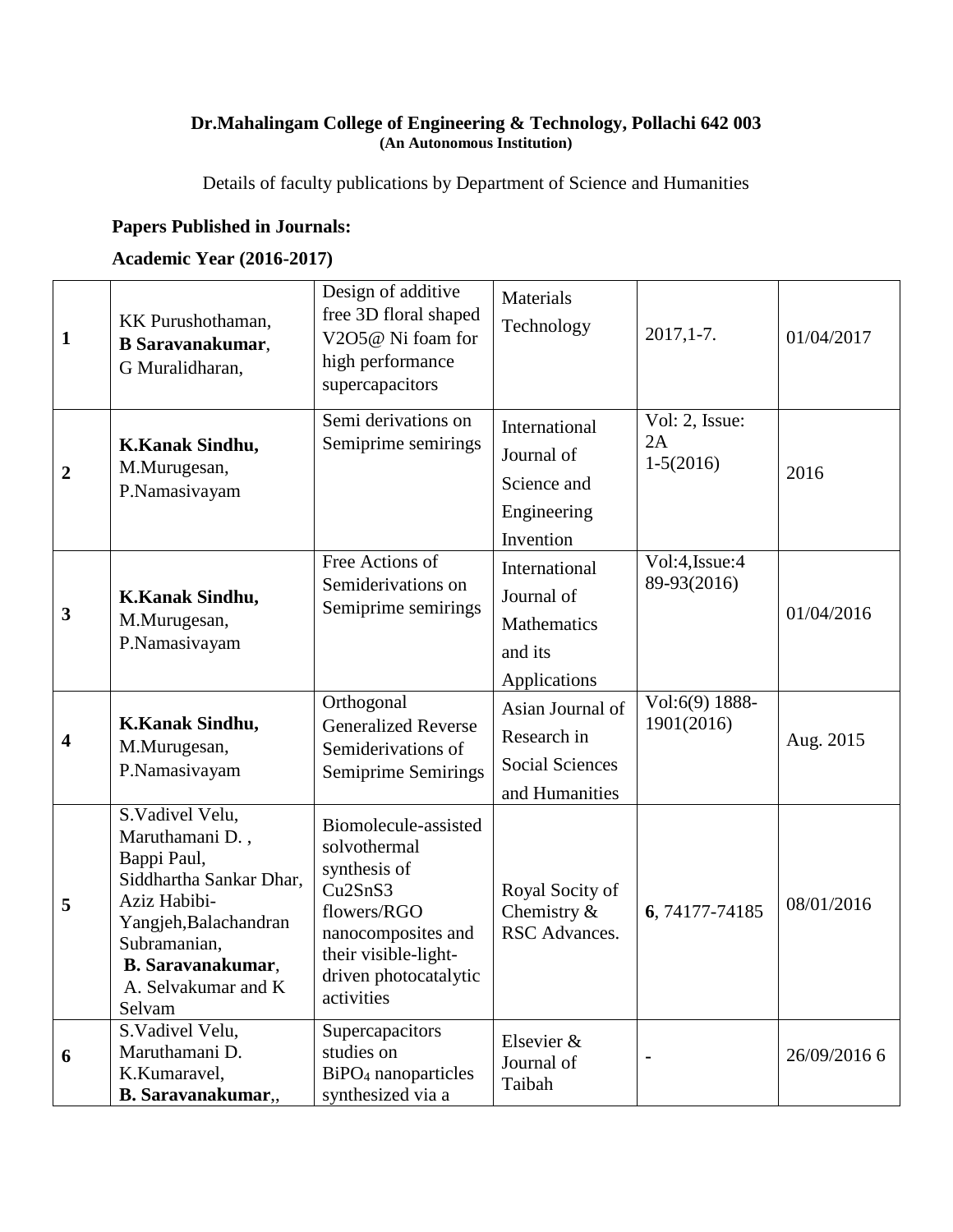|                | Bappi Paul, Siddhartha                                                                          | simple microwave                                                                                                                                            | University for                                                               |                            |            |
|----------------|-------------------------------------------------------------------------------------------------|-------------------------------------------------------------------------------------------------------------------------------------------------------------|------------------------------------------------------------------------------|----------------------------|------------|
|                | Sankar Dhar,                                                                                    | approach                                                                                                                                                    | Science                                                                      |                            |            |
|                | K. Saravanakumar, V.                                                                            |                                                                                                                                                             |                                                                              |                            |            |
|                | Muthuraj                                                                                        |                                                                                                                                                             |                                                                              |                            |            |
| $\overline{7}$ | <b>B</b> Saravanakumar, S<br>Maruthamuthu, V<br>Umadevi, V Saravanan,                           | CTAB-Aided<br><b>Synthesis of Stacked</b><br>V2O5 Nanosheets:<br>Morphology,<br>Electrochemical<br>Features and<br><b>Asymmetric Device</b><br>Performance. | <b>International</b><br><b>Journal of</b><br><b>Nanoscience</b>              | 16(3), 1760009-<br>1760019 | 25/04/2017 |
| 8              | MH S. Vadivel,<br>D. Maruthamani,<br>M. Kumaravel,<br>R. Selvarajan,<br><b>B.</b> Saravanakumar | Facile Synthesis of<br>CuBi2O4<br>Microspheres for<br>Catalytic Oxidation<br>of Alcohols<br>Photocatalyst and<br>Supercapacitor<br>Applications             | Energy Environ.<br>Focus                                                     | 5, 274-286                 | 2016/12    |
| 9              | S. Renukadevi                                                                                   | Portrayal of Women<br>as Compromisers in<br>the Selected Novels<br>of Anita Desai: Bye,<br>Bye, Blackbird and<br>Where Shall We Go<br>This Summer           | The Criterion:<br>An International<br>Journal In<br>English                  | 4,7(2016)                  | 2016       |
| <b>10</b>      | <b>Devi Prasadh P S and</b><br>B. K. Sarkar                                                     | Ab Initio Study of<br>Electronic,<br>Structural, Thermal<br>and Mechanical<br>Characterization of<br>Cadmium<br>Chalcogenides65                             | Mechanics,<br>Materials<br>Science &<br>Engineering,                         | <b>ISSN 2412-</b><br>5954  | April 2017 |
| 11             | <b>Devi Prasadh P S and</b><br>B. K. Sarkar                                                     | Large<br>Magnetocaloric<br>Effect with a Wide<br>Working<br>Temperature Span in<br>the Intermetallic<br>Compound Nd4PtMg                                    | <b>IOSR</b> Journal of<br><b>Applied Physics</b><br>$(IOSR-JAP)$ e-<br>ISSN: | 2278-4861,<br>PP 15-18     | 2017/2     |
| 12             | Devi Prasadh PS, BK<br>Sarkar<br>Madhuri W, AS Verma                                            | Photo-acoustic<br>spectroscopic study<br>of optical properties<br>of Cu2GeTe3 in                                                                            | International<br>Journal of<br>Thermophysics                                 | $37, 5, 1-8$               | Jan, 2016  |